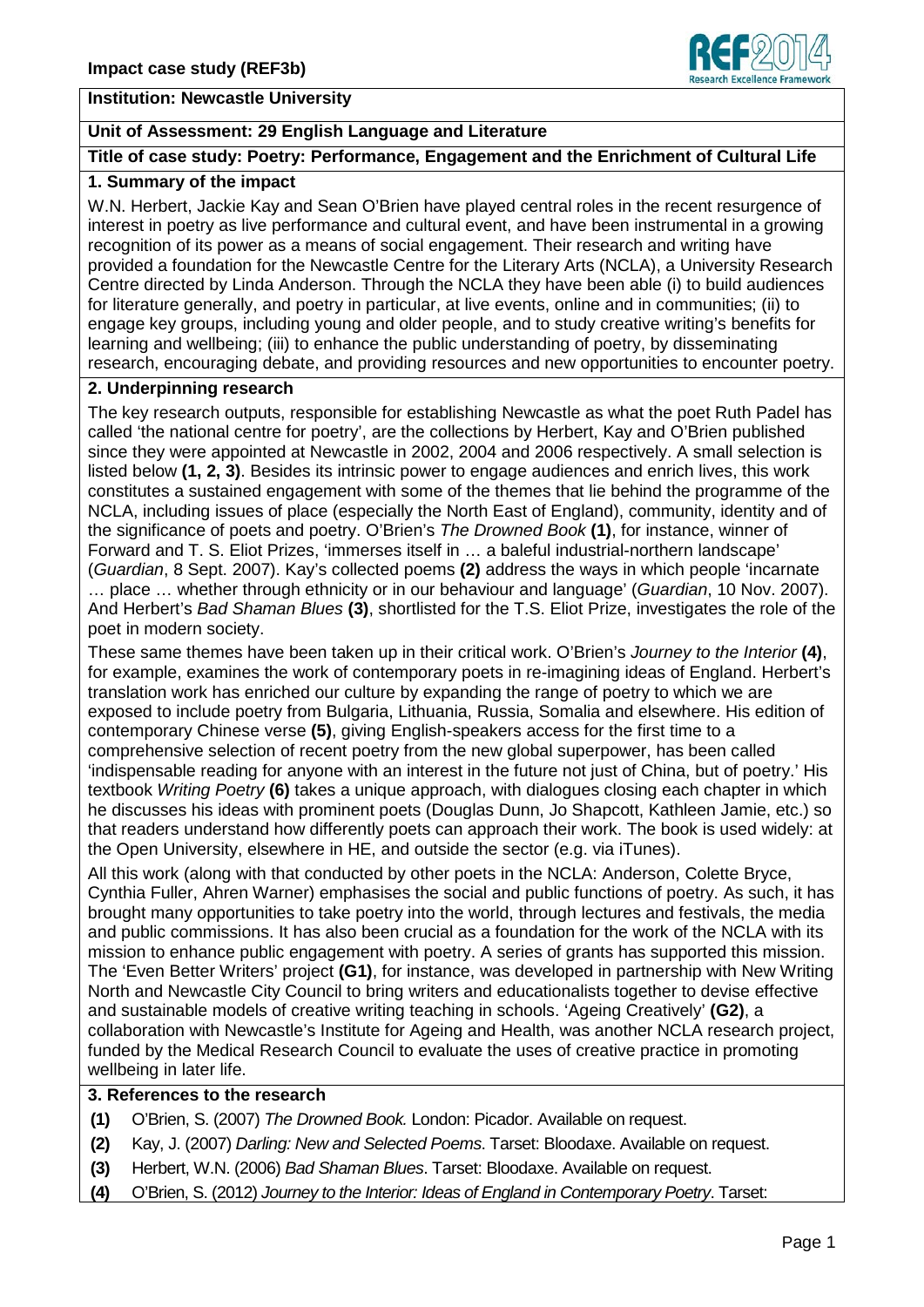

Bloodaxe. REF2 output: 177536

- **(5)** Herbert, W.N. & Lian, Y. (2012) *Jade Ladder: Contemporary Chinese Poetry*. Tarset: Bloodaxe. REF2 output: 170082.
- **(6)** Herbert, W.N. (2012) *Writing Poetry*. London: Routledge. Available on request.
- **G1.** Anderson, L. (2008) 'Even Better Writers' (£36k). Esmee Fairbairn Foundation grant, ref. 08-3715
- **G2.** Anderson, L. *et al* (2011). 'Ageing Creatively: a pilot study to explore the relation of creative arts interventions to wellbeing in later life' (£250k). Medical Research Council grant, ref. G1001901.

## **4. Details of the impact**

## Building new audiences

Our research has, in and of itself, gathered significant new audiences for poetry. More generally, the NCLA has been at the forefront of the recent national step-change in how poetry is disseminated, particularly online and through public events (a 'poetry renaissance' as it has often been called in the media) **(IMP1)**. Herbert, Kay and O'Brien have collectively given over 150 poetry readings in the census period to audiences that, in aggregate, number more than 15,000. These have included appearances at the major literary festivals as well as events at the NCLA, including a joint performance in 2012 drawing an audience of 300. Their standing as poets has attracted an extremely impressive roster of visiting poets to the NCLA, and Herbert, Kay and O'Brien frequently host events, introducing new and well-known poets to regional audiences and engaging in public questions and debate. O'Brien, for instance, introduced Seamus Heaney to an audience of 600 in the Newcastle Civic Centre (2009) and Paul Muldoon to an audience of 250 (2010). Kay introduced Carol Ann Duffy to an audience of 500 (2009). Based on his own expertise in the translation and editing of international poetry **(5)**, Herbert has brought many non-Anglophone poets to Newcastle, often in association with the British Council. He has introduced the Somali poet Gaarriye (2008), the Chinese poet Yang Lian (2010), and Burmese poets Eaindra and Thitsar Ni to audiences of around 100 (2012). The 45 poetry events in the period from NCLA's foundation in 2009 to July 2013 drew an aggregated audience of 3860, an average of 86. This is twice the national average for such events, and by some distance the largest audiences for poetry ever seen in the North East. Respondents to a structured questionnaire about the value of NCLA events (April 2013) stressed the importance of live performance and of interaction through question and debate. 'Enjoying poetry is so often a private and personal experience that it is nice to encounter it in a public space and share the experience with others', wrote one respondent. Another attendee used three words to describe her experience: 'Passion, creativity, inclusion' **(IMP2)**. Audio/video recording hugely extends the audiences for all these events. The recordings are freely available in the NCLA digital archive (www.nclacommunity.org). From Sept. 2011, when the archive was established, to July 2013, the archive has had 18,338 visits from 6,543 unique visitors, with a further 32,300 visits through its vimeo site.

# Poetry and public life

Through commissioned projects, Herbert, Kay and O'Brien have brought poetry into new venues and situations in civic society, extending its reach and demonstrating its capacity to voice national aspirations and concerns. In 2012 alone, for instance, O'Brien's poem 'Dignified' was part of a poetry installation in the Olympic Park, was read by Dame Tanni Grey-Thompson at the Olympic Poetry event (11 June 2012), and was poem of the day in *The Times* (31 July 2012); Herbert wrote and recorded a poem for *The Guardian*, 'The Blazing Grater', about the Olympic torch passing through Tyneside (15 June 2012); O'Brien's poem 'Another Country', addressing a history of North-South relations in modern England, was written for the Queen's Diamond Jubilee and read on BBC R4's *Today* programme (24 April 2012); and Kay, having been commissioned by Sheffield United FC and Off the Shelf Literature Festival, wrote a poem, 'Here's My Pitch', and read it out before kick-off at Bramall Lane stadium (29 October 2012). Based on research into Arthur Wharton, the first professional black footballer to play in the Football League, the poem was part of the antiracist Kick It Out campaign. It received extensive press coverage.

Herbert's 'poetry plan' for the 750-home West Park estate in Darlington has continued to be deployed (2002-). Commissioned by the developer, Herbert has written verses installed throughout the 121-acre site: they are inscribed on buildings, adorn the new hospital, provide the motto for the new school and the name for the new pub. Herbert named the streets, and the couplets inscribed on each street sign make up a complete poem. The Director of Bussey & Armstrong, the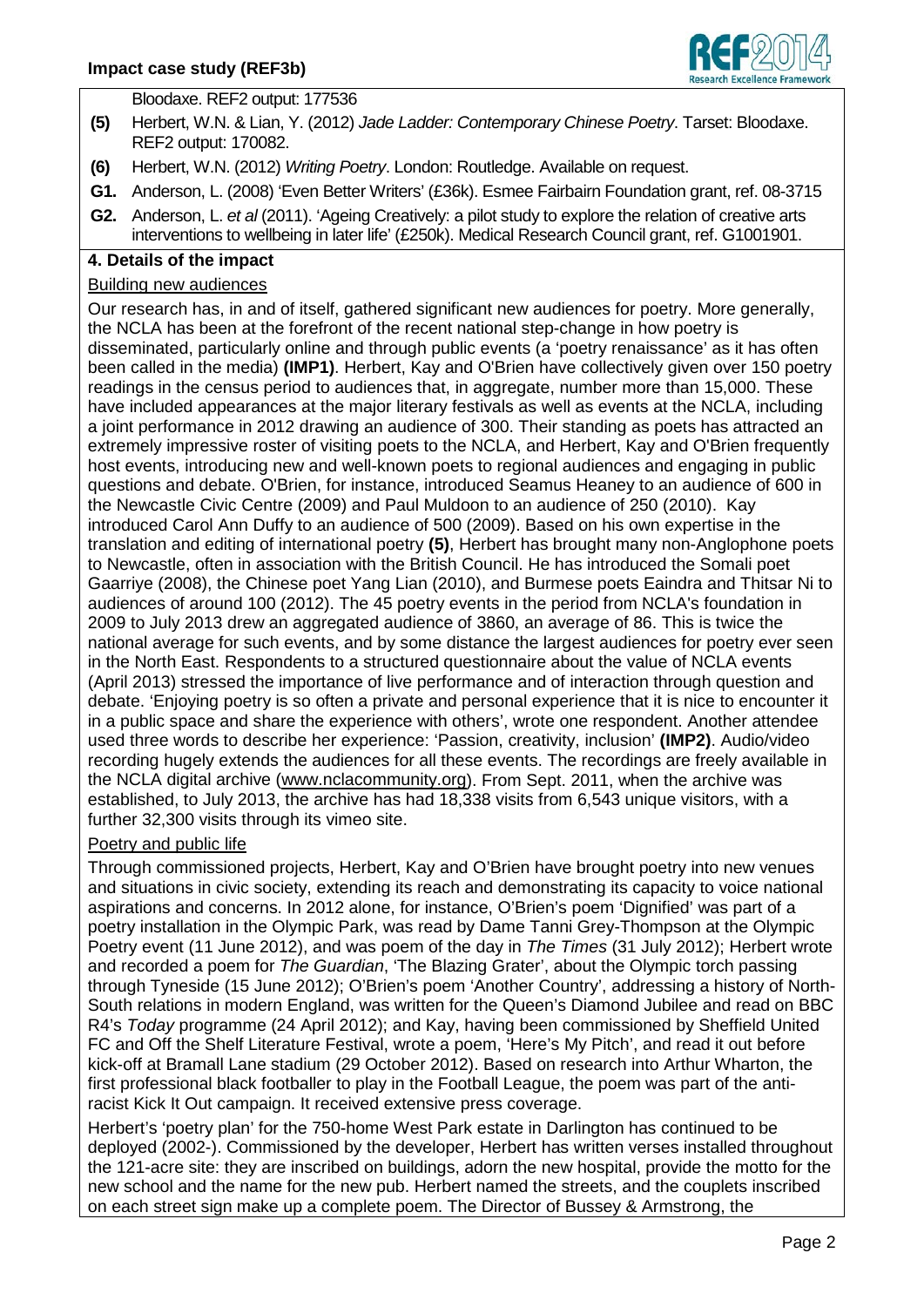

developers, hopes that 'forever walking past its rhyming couplet[s]' 'a child brought up in West Park will grow up with a strong sense of who and where they are, nourished by the storylines on which the development has been founded' **(IMP3)**. The National Association for Literature Development has called Westpark 'an outstanding example of the way text and public art can imbue what is in this case a totally new community with a sense of its heritage' **(IMP4)**.

Our poets have also been active in taking poetry into public life via the media. On BBC radio they have reached audiences of up to 800,000 with documentaries (e.g. O'Brien on Tennyson, and Peter Porter, and Herbert on Edwin Morgan and international poetry festivals) and with original verse dramas (e.g. O'Brien's *Take Me to the Bridge* for BBC R3). The NCLA commissioned Herbert, Kay and O'Brien to write a poem, 'Mutatis Mutandis', for BBC R3's Freethinking Festival (2011).

## Enhancing and embedding the public understanding of poetry

The NCLA, and Herbert, Kay and O'Brien in particular, work hard not only to take poetry to wide audiences but to extend the range and improve the quality of debate surrounding it. NCLA staff have delivered important public lectures, such as Anderson's Royal Society of Literature Lecture (2011) and O'Brien's Sebald Lecture (2012). And the NCLA has hosted landmark lectures by major poets, including C. K. Williams' Poetry Society Lecture and Paul Muldoon's Elizabeth Bishop Centenary lectures (2011). Central to this commitment to extend debate has been the partnership with Bloodaxe Books, 'the country's leading publisher of contemporary poetry**' (IMP1)** including the annual Newcastle/Bloodaxe Poetry Lectures. During the census period they have been given by O'Brien, Jane Hirschfield, George Szirtes, Fiona Sampson, Desmond Graham and Ruth Padel, all introduced by O'Brien or Herbert. As Bloodaxe editor Neil Astley says, the series 'features poets speaking about the craft and practice of poetry to audiences drawn from both the city and the university, with these public lectures later published in book form by Bloodaxe, giving readers everywhere the opportunity to discover what leading poets have to say about their subject' **(IMP5)**. These books have sold over 3000 copies in total. The acquisition in 2013 of the Bloodaxe Archive is part of the NCLA's strategy to curate and open up resources to facilitate public understanding of poetry (see also the NCLA digital archive, above). An AHRC grant (£40k) to explore and publicise the archive has already brought it into the public sphere, producing a film shown to 300 at the Festival of the North-East (July 2013), running a public roundtable event with Herbert, O'Brien, Anderson and Astley, and setting up a website presenting the archive through poems, photographs and films (http://bloodaxearchive.nclacommunity.org).

Public understanding of the diversity of contemporary poetry is enhanced by Herbert's research, editorial and translation work on international poets. Besides his edition of modern Chinese poetry **(5)**, Herbert has translated Somali poets Gaarriye (2008) and Hadraawi (2013) into English for the first time (leading to 'The Bards of Somalia', BBC R4, 28 Aug. 2010 and 'Poetry in Translation', BBC R4, 16 May 2013). He has been equally active in taking British poetry to new, non-English speaking audiences overseas, for instance at the Novi Sad Festival in Serbia (2008), workshops and performances in Pondicherry, Chennai, Pune and Kerala (2010-11) and Yangahou and Nanjing (with O'Brien, 2013), and at festivals in Turkey and Somalia (2013).

## Developing new writers

Alongside their work with established poets, NCLA staff have used their research expertise to nurture new generations of poets. O'Brien, as a pre-eminent national poet, has been adjudicator for the Arts Council Escalator scheme to aid emergent poets (2010) and tutor for the BBC/Arts Council 'New Voices' scheme, (2011). He and Herbert have judged many national poetry competitions for young people during the period, including the NCLA's own. 389 young people entered a competition on the theme of 'belonging', part of the 2012 Festival of Belonging in Newcastle. Shortlisted poems were incorporated into a poetry trail across Newcastle-Gateshead.

The 'Even Better Writers' research project **(G1)**, led by Anderson and delivered with New Writing North during 2009-11, sought to create, investigate and evaluate effective and sustainable strategies for improving teachers' ability to teach creative writing. It was notably successful. According to the project's formal evaluation, all of the 25 teachers (from 8 schools) who took part in the research 'felt that their confidence in tackling creative writing had been increased' after the sessions (led by Herbert and NCLA colleagues) and 'that they had developed new skills and strategies for improving creative writing.' The 1080 pupils who were direct participants also